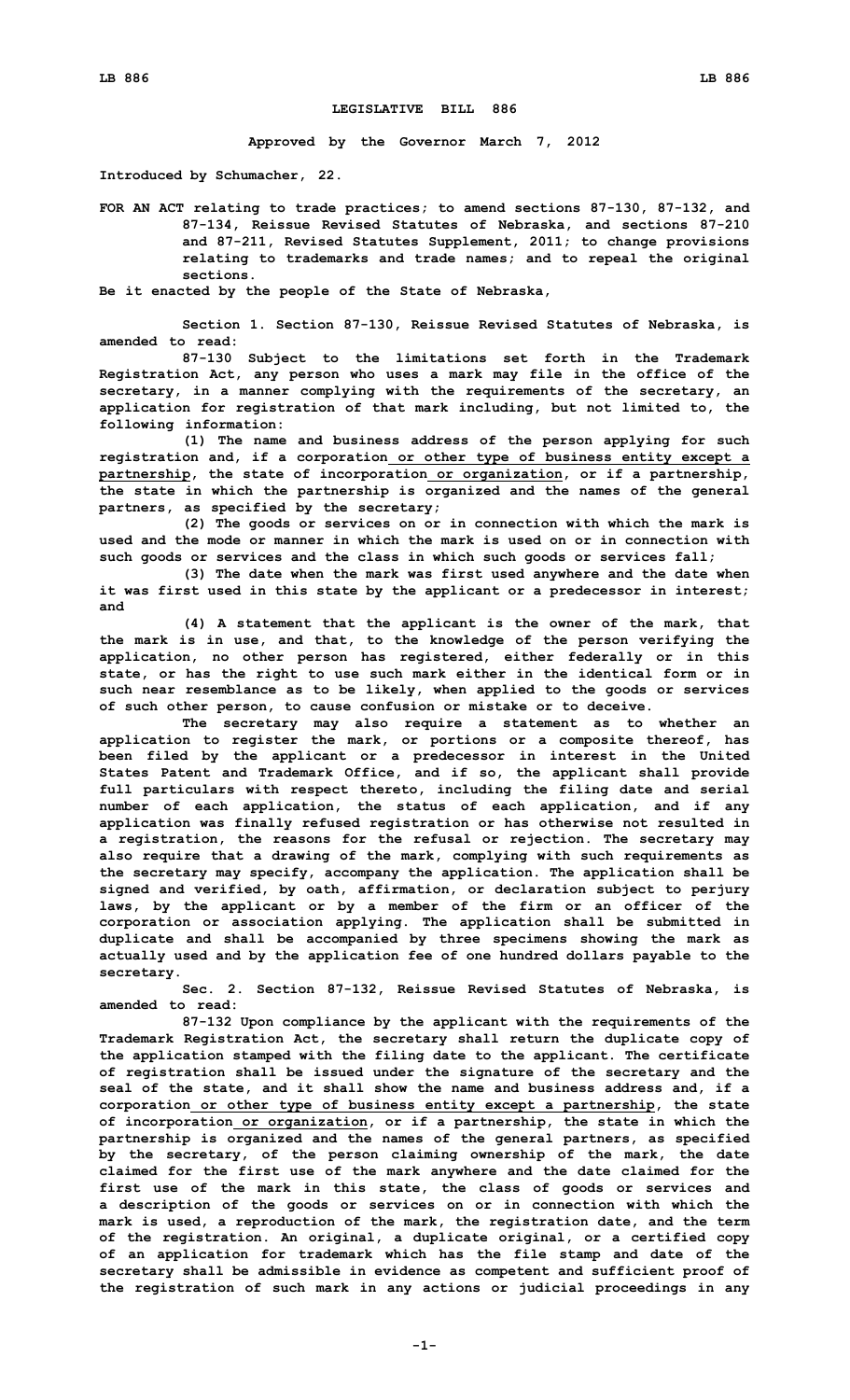**court of this state. Registration of <sup>a</sup> mark with the secretary shall be prima facie evidence of the right to use the mark shown in the registration on or in connection with the class or classes of goods or services designated in the registration.**

**Sec. 3. Section 87-134, Reissue Revised Statutes of Nebraska, is amended to read:**

**87-134 (1) Any mark and its registration under the Trademark Registration Act is assignable with the good will of the business in which the mark is used or with that part of the good will of the business connected with the use of and symbolized by the mark. Assignment shall be by instruments in writing duly executed and may be recorded with the secretary upon the payment of the recording fee payable to the secretary who, upon recording of the assignment, shall issue in the name of the assignee <sup>a</sup> new certificate for the remainder of the term of the registration or of the last renewal thereof. An assignment of any registration under the Trademark Registration Act is void as against any subsequent purchaser for valuable consideration without notice unless it is recorded with the secretary within three months after the date of the assignment or prior to such subsequent purchase.**

**(2)(a) Any registrant or applicant effecting <sup>a</sup> change of the name of the person to whom the mark was issued or for whom an application was filed or <sup>a</sup> change of address or state of incorporation or organization may record <sup>a</sup> certificate of such change of name of the registrant or applicant with the secretary upon the payment of the recording fee. A registrant or an applicant may be required to submit documented proof of its name change at the discretion of the secretary.**

**(b) The secretary may issue in the name of the assignee <sup>a</sup> certificate of registration of an assigned application. The secretary may issue in the name of the assignee <sup>a</sup> new certificate of registration for the remainder of the term of the registration or last renewal of the registration.**

**(3) Other instruments which relate to <sup>a</sup> mark registered or application pending pursuant to the act, such as licenses, security interests, or mortgages, may be recorded in the discretion of the secretary if the instrument is in writing and duly executed.**

**(4) Acknowledgment shall be prima facie evidence of the execution of an assignment or other instrument and, when recorded by the secretary, the record shall be prima facie evidence of execution.**

**(5) <sup>A</sup> photocopy of any instrument referred to in this section shall be accepted for recording if it is certified by any of the parties to the instrument, or their successors, to be <sup>a</sup> true and correct copy of the original.**

**(6) In <sup>a</sup> registration that resulted from an application that was filed before the effective date of <sup>a</sup> change to the Trademark Registration Act or any rules or regulations adopted and promulgated pursuant to the act, the registrant may be allowed to file an amendment to the registration in order to comply with the current requirements of the act and the rules and regulations. The registrant shall pay <sup>a</sup> recording fee for such amendment.**

**Sec. 4. Section 87-210, Revised Statutes Supplement, 2011, is amended to read:**

**87-210 (1) Subject to the limitations set forth in sections 87-208 to 87-219.01, any person who adopts <sup>a</sup> trade name for use in this state may file in the office of the Secretary of State on <sup>a</sup> form furnished by the Secretary of State an application, in duplicate, for registration of the trade name setting forth, but not limited to, the following information:**

**(a) The name and street address of the applicant for registration; and, if <sup>a</sup> corporation or other type of business entity, the state of incorporation or organization;**

**(b) The trade name sought to be registered;**

**(c) The general nature of the business in fact conducted by the applicant;**

**(d) The length of time during which the trade name has been used in this state;**

**(e) The signature of the applicant; and**

**(f) <sup>A</sup> filing fee of one hundred dollars.**

**(2) Upon compliance by the applicant with the requirements of sections 87-208 to 87-219.01, the Secretary of State shall return the duplicate copy stamped with the date of filing to the applicant or the representative submitting the applications for filing.**

**Sec. 5. Section 87-211, Revised Statutes Supplement, 2011, is amended to read:**

**87-211 (1) Registration of <sup>a</sup> trade name under sections 87-208 to 87-219.01 shall be effective for <sup>a</sup> term of ten years from the date of registration and, upon application filed in duplicate within six months prior**